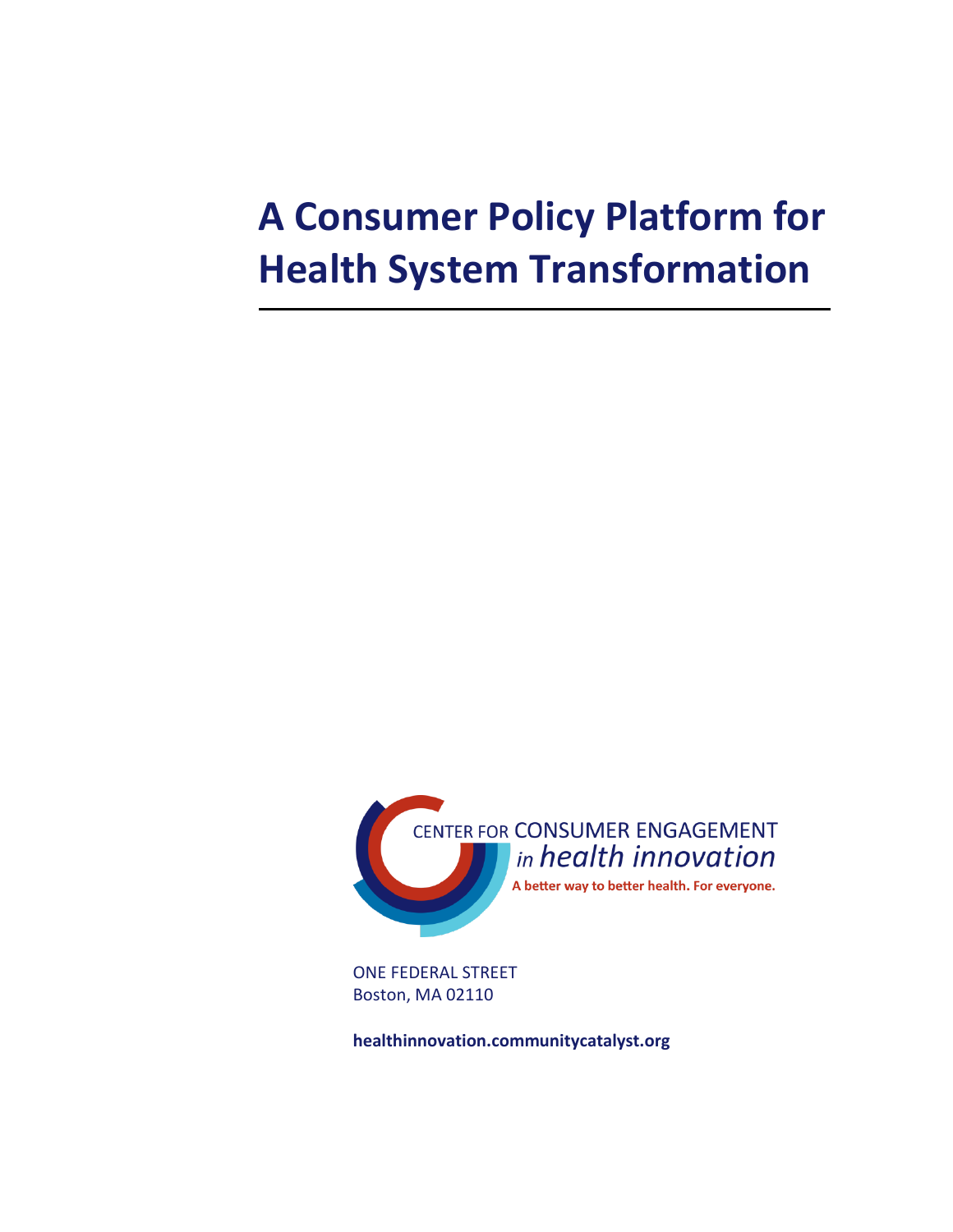## **A Consumer Policy Platform for Health System Transformation**

*In the months surrounding the inauguration of the [Center for Consumer Engagement in Health](http://healthinnovation.communitycatalyst.org/)  [Innovation,](http://healthinnovation.communitycatalyst.org/) Community Catalyst published a series of posts on its HealthPolicyHub blog that framed the six policy priorities the Center will follow in pursuing its mission of making our health system one that is truly people-centered. The series began with an introductory post, reproduced below, that frames the work ahead and lays out the Center's policy priorities. Following that are six sections, one for each priority, adapted from the blog series as available on our website. We would like to acknowledge the authors who contributed to this series: Lauren Banks, Sherry Dai, Renée Markus Hodin, Ann Hwang, Angela Jenkins, Michael Miller and Leena Sharma.*

## *INTRODUCTION*

## **What Should We Hope To Achieve Through Health System Transformation?**

Although much work remains to fully realize the coverage vision embodied in the Affordable Care Act (ACA), another aspect of the ACA – how we deliver and pay for health care – is receiving increasing attention. To date, the bulk of this attention has come from providers and public and private payers. But consumer advocates are coming to the table, increasingly recognizing that critical decisions about access, quality and affordability are being made.

With support from The Atlantic Philanthropies, Robert Wood Johnson Foundation, The John A. Hartford Foundation and others, and working closely with other national and state partners, Community Catalyst has committed itself to supporting an effective consumer voice in the debate over "Health System Transformation." The Center for Consumer Engagement in Health Innovation is the new center at Community Catalyst that will be pursuing this work on many fronts. A necessary (though not sufficient) step in this direction is to clarify what we hope to get out of Health System Transformation, what the risks are to consumers in a reorganized system, and consequently, what our agenda for change should look like.

### **What We Hope to Achieve**

The Institute for Healthcare Improvement's "triple aim" – better care/better health/lower cost – provides a good starting point to develop a framework for transforming our health system. But it can be made more specific by answering three questions: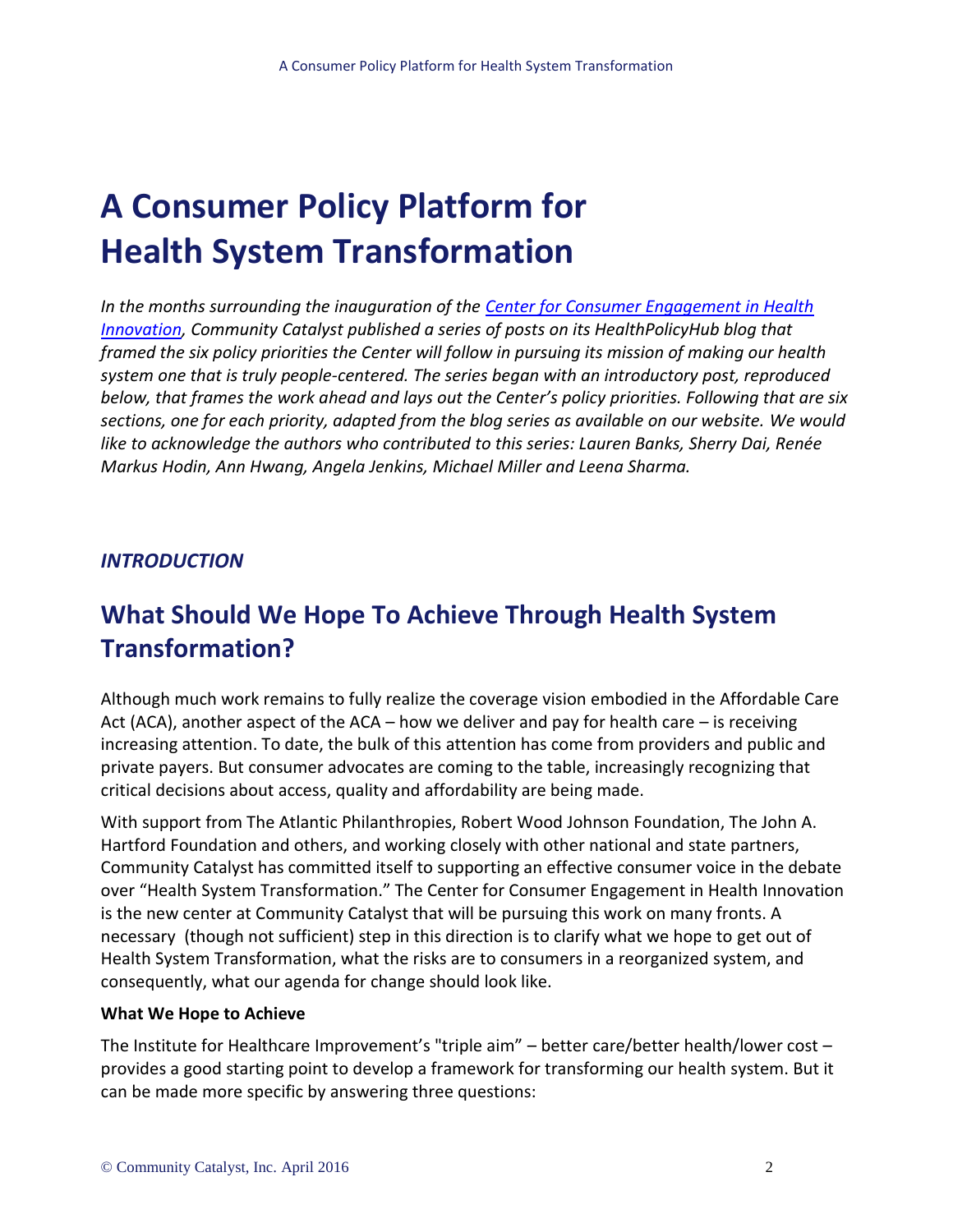*Better care for whom?* Primarily, for two intersecting groups:

- people with multiple chronic conditions and disabilities who account for the bulk of our national health care spending and who are often poorly served by a system that is better designed to address discrete episodes of acute illness
- low-income people, racial and ethnic minorities and other marginalized populations

**Better health how?** Better health will be achieved not only by improving clinical processes to get better health outcomes, but also by redirecting wasted resources in an inefficient medical care system to improve the social and economic conditions that generate a lot of acute and chronic health spending.

*Finally, better value how?* By addressing those features of the U.S. health care financing and delivery system that inflate our spending relative to other advanced industrial democracies but fail to improve clinical outcomes (see *[The Path to a People-Centered](http://www.communitycatalyst.org/resources/publications/the-path-to-a-people-centered-health-system-next-generation-consumer-health-advocacy) Health System* for more discussion of these drivers of low-value care).

## **What Are the Risks?**

- 1. The push to achieve cost savings will come at the expense of better care and better health. We see this risk in the alarming trend toward higher patient cost-sharing, which can lower health spending but also puts the greatest economic burden on people with chronic conditions and low-income people.
- 2. Plans and providers will seek to achieve results by avoiding or underserving highneed/high-cost patients. Reengineering care is hard. Relatively speaking, avoiding patients who might drag down quality scores or bust through budget caps is easy.

## **What Policy Agenda Can Help Us Realize Our Positive Goals, While Minimizing the Risks?**

The Center for Consumer Engagement in Health Innovation has defined **[six policy areas](http://www.communitycatalyst.org/initiatives-and-issues/initiatives/center-for-consumer-engagement-in-health-innovation/CCEHI-Policy-Priorities-updated-2.2.16.pdf)** we believe are critical to address in order to ensure that the promise of better care, better value and better health is realized and the pitfalls avoided.

- 1. *Structures for meaningful consumer engagement* to ensure that people have a voice in policy decisions, the health care organizations that serve them and their own health care. The Center promotes a meaningful role for consumers, family members and advocates in advisory councils and engagement of patients as part of clinical care.
- 2. *Payment arrangements that incentivize people-centered health care* by paying providers for achieving the health outcomes that matter most, ensuring that providers are appropriately compensated for the care of complex patients, and reducing patient barriers to accessing needed care.
- 3. *Resources for community and population health* in order to address the social and economic factors affecting the health of people in their communities. The Center supports the use of community benefit programs to reflect and target community needs and priorities, the improved alignment of community resources, an increased investment in prevention, and robust evaluation of population health outcomes.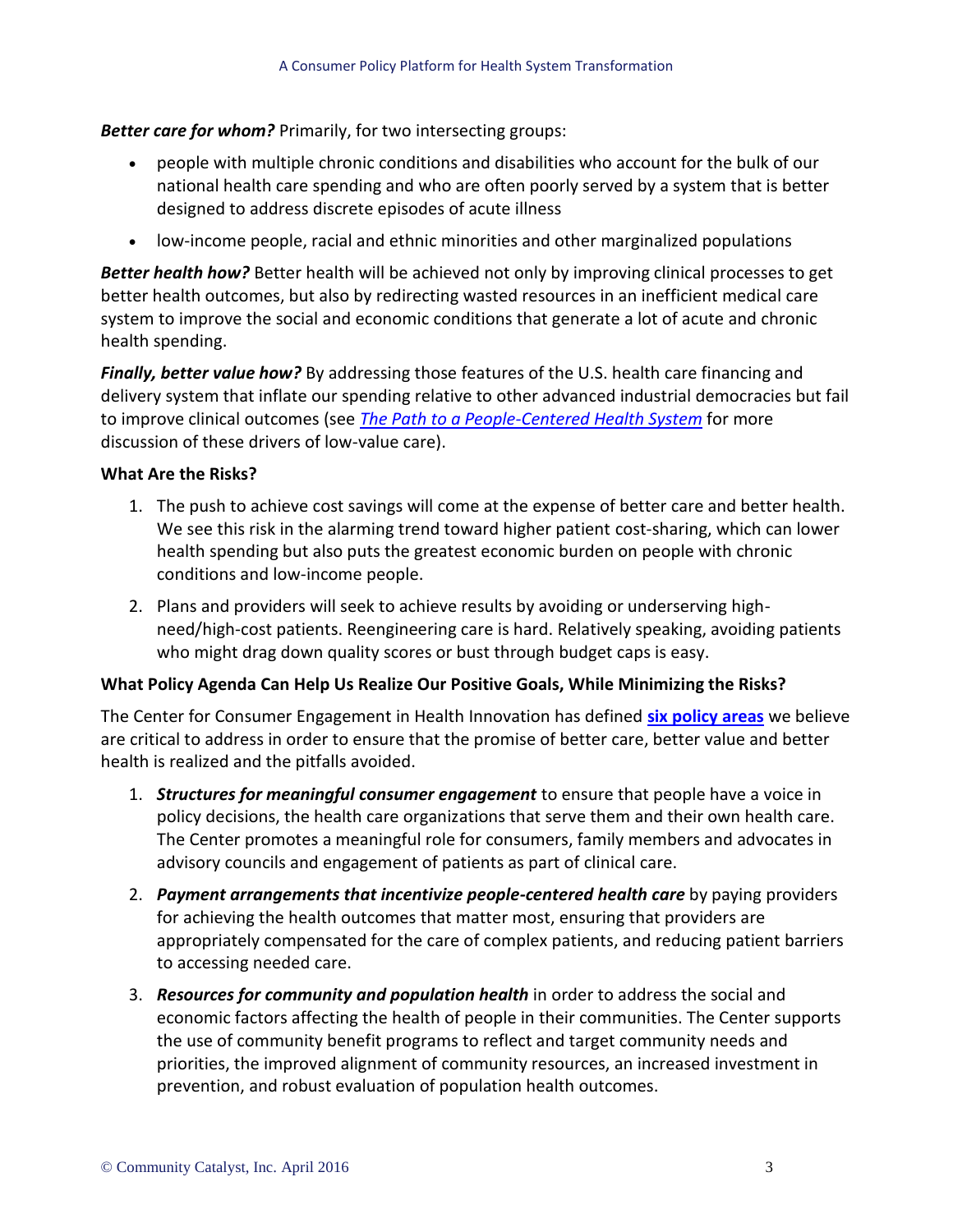- 4. *Consumer protection* through the application of strong safeguards including independent and effective ombudsman programs. The Center also backs protections in the form of consumer-centric quality measures, transparency and consumer choice.
- 5. *Person-centered culture of care* through the adoption of care models and best practices that meet the specific goals, preferences and needs of the population being served, including at the end of life. The Center promotes coordinated care and the integration of physical health, behavioral health and community supports and services. We place particular emphasis on the care of three vulnerable populations:
	- Older adults and people with disabilities who have both Medicare and Medicaid coverage ("dual eligibles")
	- People with substance use disorders and mental health conditions
	- Children and youth with special health care needs
- 6. *Health equity for underserved populations* in all health system transformation efforts. The Center prioritizes expanding the collection and reporting of data on disparities, ensuring that care improvement efforts specifically address health disparities, and promoting a culturally competent workforce, including the use of community health workers.

We recognize that all of this change will not happen overnight. Placing these priorities at the heart of efforts to transform the way we pay for and deliver health care and how we promote health more broadly will require sustained advocacy over many years. We welcome feedback on this agenda from our state and national colleagues and from other stakeholders, and look forward to making the promise of better care, better value and better health a reality. Each of the Center's six policy priorities is explored in more detail in the corresponding sections below.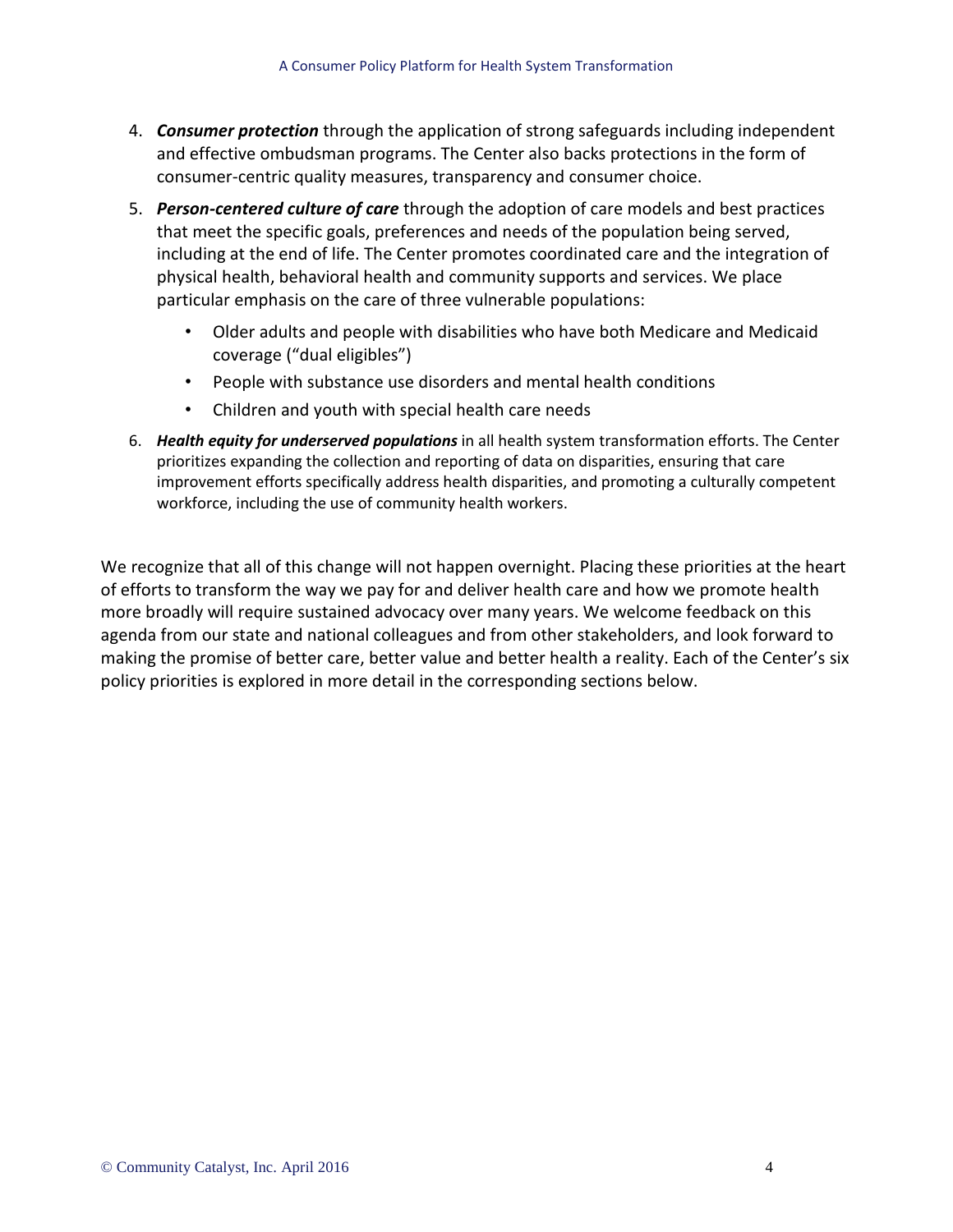*Priority 1 – Structures for meaningful consumer engagement to ensure that people have a voice in policy decisions, the health care organizations that serve them and their own health care. The Center promotes a meaningful role for consumers, family members and advocates in advisory councils and engagement of patients as part of clinical care.*

## **Engaging Consumers Across Three Levels of the Health Care System**

In order to re-align the health care system, to place the consumer at its center, we need to actively and meaningfully engage consumers in every aspect of health system transformation. The refrain "nothing about us, without us," the cornerstone of the disability rights movement, should become the standard in health system redesign.

We were pleased to see that the Institute of Medicine's report, *[Vital Signs: Core Metrics for Health and](http://iom.nationalacademies.org/Reports/2015/Vital-Signs-Core-Metrics.aspx)  [Health Care Progress](http://iom.nationalacademies.org/Reports/2015/Vital-Signs-Core-Metrics.aspx)* identified "engaged people," referring to both individual and community engagement, as one of four key quality domains. "Engaged people," along with "healthy people," "care quality" and "care cost" were recommended as the four domains in a "parsimonious" but comprehensive set of health metrics that could be adopted by public and private health programs and organizations.

At the Center, one of our key policy priorities is to advocate for structures for meaningful consumer engagement. We believe that this engagement must happen at three distinct levels – individual, system and policy. In practice, these translate to the need for engagement in the clinical setting, in health care organizations, and in federal and state policymaking. The table below summarizes the goals of engagement at each of the levels and gives examples of specific policies that can help support these goals.

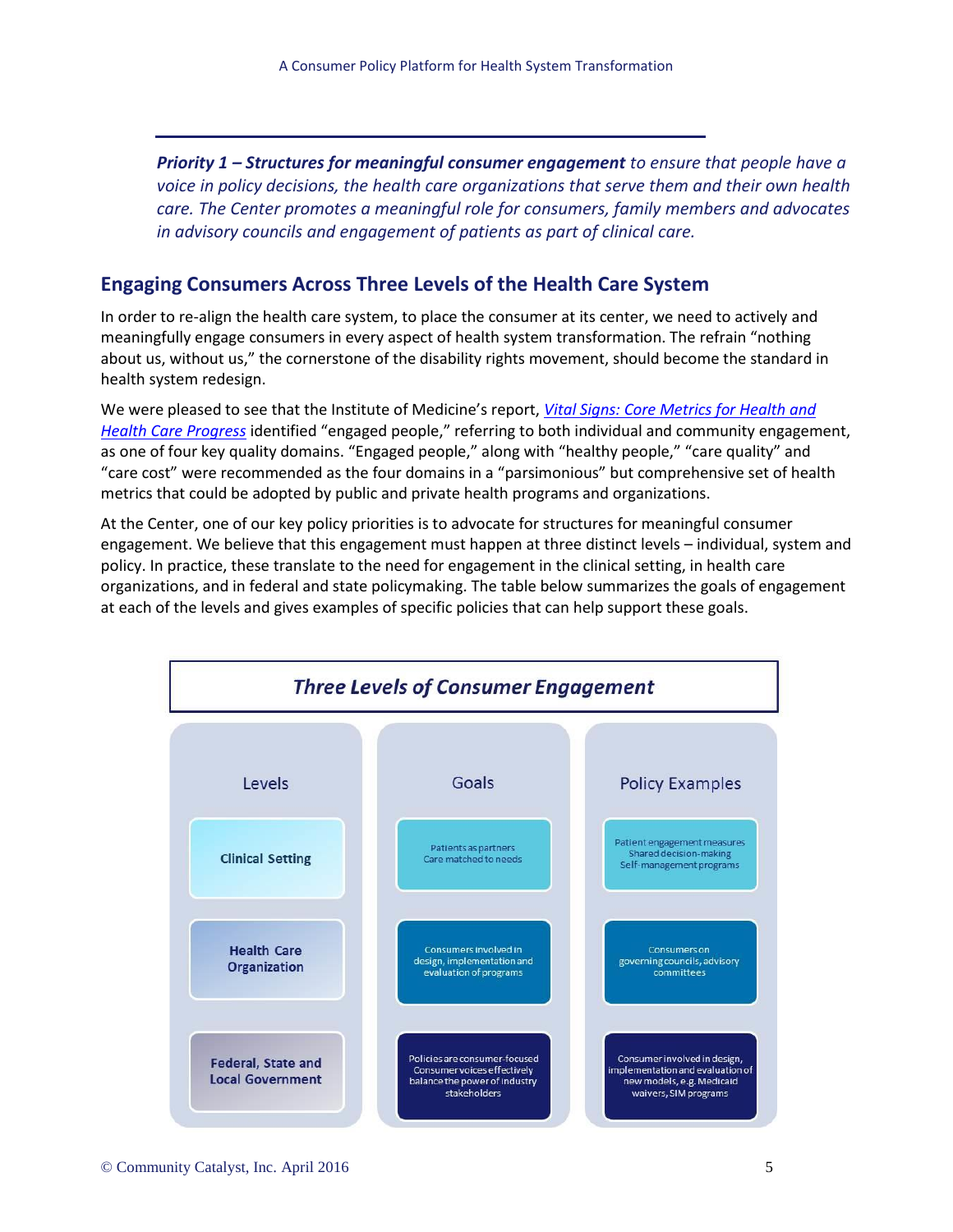In the clinical setting, there are a number of tools available to help clinicians and patients work together in the pursuit of better patient engagement in their own care. For example, the Stanford Patient Education Resource Center has developed a Chronic Disease Self Efficacy Scale. There is also a proprietar[y Patient](http://www.insigniahealth.com/products/pam-survey)  [Activation Measure \(PAM 13\)](http://www.insigniahealth.com/products/pam-survey) and a two-question health [confidence measure.](https://www.howsyourhealth.org/) We note that the Institute of Medicine's *Vital Signs* report considered health literacy to be the best measure of patient engagement. We support the continued adoption of patient engagement activities, including shared decision-making and [evidence-based self-management programs,](http://www.communitycatalyst.org/initiatives-and-issues/initiatives/voices-for-better-health/dual-agenda-newsletter/the-dual-agenda-august-20-2014/eldercare-voices) in light of the body of evidence that shows that patients who are [more engaged or activated have better health outcomes.](http://content.healthaffairs.org/content/32/2/207.abstract) There is also some evidence that shows an association with lower cost. We note examples of practices that have used patient engagement as a focal point for [care redesign.](http://healthforce.ucsf.edu/sites/healthforce.ucsf.edu/files/publication-pdf/10.1%202011_05_PeaceHealth%27s_Team%20Fillingame_Uses_Patient_Activation_Measures_to_Customize_the_Medical_Home.pdf)

At the health care organization level, we support including consumers in governance of organizations and programs. For example, plans participating in Ohio's dual eligible demonstration project (MyCare Ohio) are required to have a Consumer Advisory Council (CAC) in each region the plan serves. Community Catalyst has supported the work of Ohio Consumer Voice for Integrated Care (OCVIC), a statewide coalition of aging and disability advocates that organizes and educates MyCare Ohio beneficiaries. OCVIC has been heavily involved throughout the MyCare rollout in building a voice for MyCare beneficiaries and advocating for policy changes going forward.

We believe that strong consumer representation like this is critically important in the governance and quality improvement activities of health care organizations, including Accountable Care Organizations and health plans, and that this representation must be supported through training and appropriate levels of funding.

Finally, we believe that consumers must have a seat at policymaking tables. For example, as Massachusetts was developing its dual eligible demonstration, it sought input from diverse consumer perspectives through focus groups and outreach sessions. This process was essential to shaping the design of the state's care delivery model and demonstration proposal to CMS. At the urging of state disability advocates, Massachusetts established an Implementation Council which was charged with monitoring program access and quality, promoting transparency in program implementation, and assessing Americans with Disabilities Act (ADA) compliance. The council's members were identified through an open nomination process. At least half of the slots are required to be filled by MassHealth beneficiaries with disabilities or their family members and the remaining slots were filled by representatives of hospital, provider, collective bargaining and advocacy organizations. The Implementation Council holds monthly meetings that are open to the public and has a workgroup structure to examine specific issues such as long-term services and supports.

In addition to formal structures, we advocate for inclusion of consumers at "ad hoc" gatherings and meetings. For example, in January, 2016, Sylvia Burwell, Secretary of HHS, convened a roundtable in Washington, D.C. to discus[s consumer engagement](http://www.hhs.gov/idealab/2016/01/29/putting-engaged-empowered-individuals-center-health-care-system/) that included consumer advocates, along with representatives of health care providers, health plans, health technology companies, and researchers.

The roundtable was a powerful and validating step toward recognizing the importance of steering our nation's health care onto a more consumer-centered course. We hope to see more such moves at the federal, state and local levels, and additional efforts to advance consumer engagement at all three levels.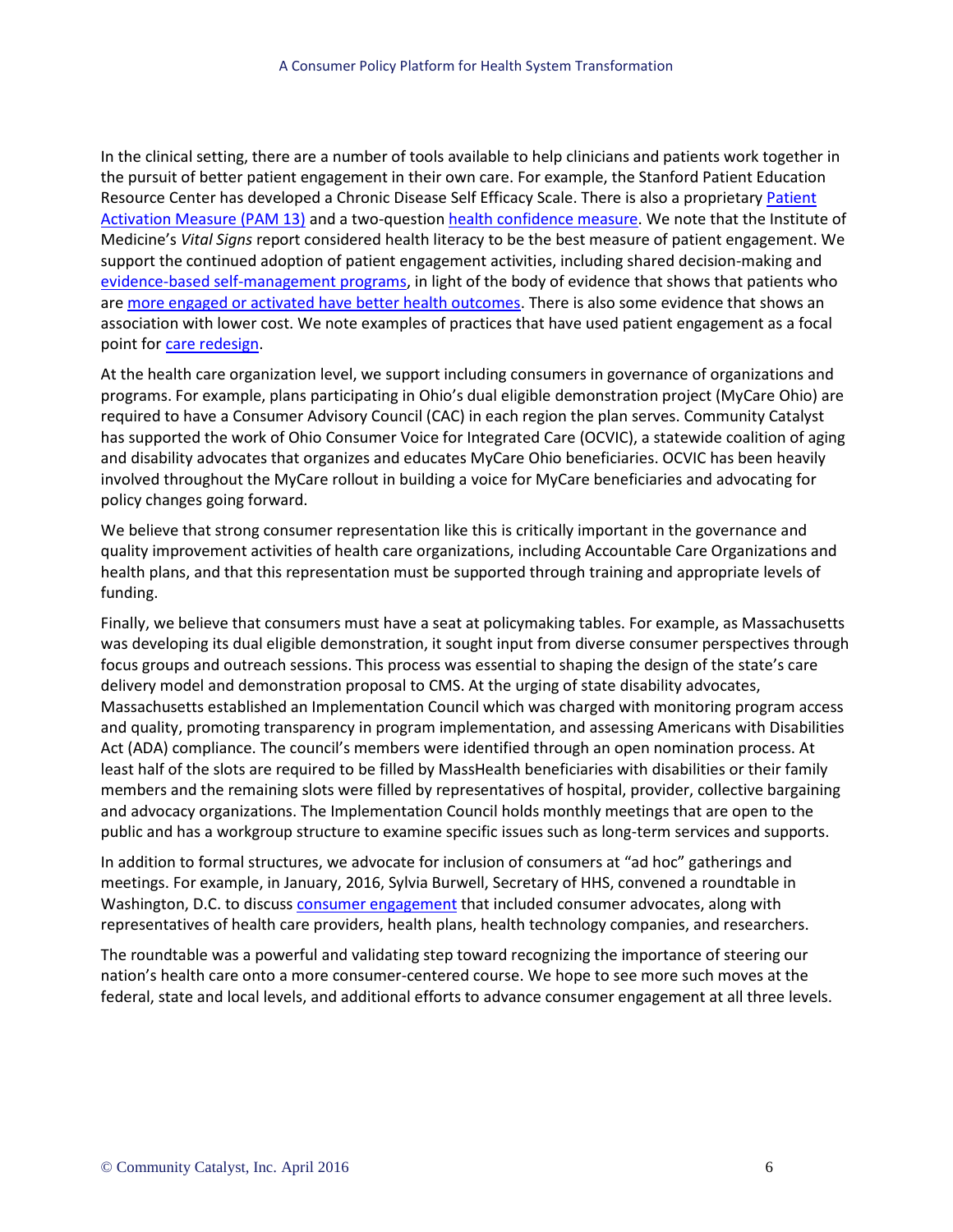*Priority 2 – Payment arrangements that incentivize people-centered health care by paying providers for achieving the health outcomes that matter most, ensuring that providers are appropriately compensated for the care of complex patients, and reducing patient barriers to accessing needed care.*

## **Payment Reform: Creating a \$trong Foundation for Health System Transformation**

As consumer advocates approach the topic of payment reform we should bear in mind the following adages:

*"Every system is perfectly designed to achieve exactly the results it gets."*

--Don Berwick, founder of th[e Institute for Healthcare Improvement](http://www.ihi.org/about/pages/history.aspx) and former administrator of the Center for Medicare and Medicaid Services (CMS)

*"Insanity: doing the same thing over and over again and expecting different results"*

--Albert Einstein, Nobel prize-winning physicist, philosopher and humanitarian

*"You get what you pay for."*

--Anonymous

In other words, if we want different results from our health care system, we have to change the way we pay for health care goods and services.

The development of a pro-consumer agenda on payment reform requires us to look at the issue from three distinct points of view: What is that we are trying to achieve? What is it that we are worried about? What are the available opportunities to move the system forward?

#### **What are we trying to achieve through payment reform?**

The goal of consumer advocacy around payment should be to maximize the potential benefits of new payment approaches while minimizing the downside risks. At the same time, consumer groups are not operating in a vacuum. The best way to enter into the debate will be to identify promising opportunities as they unfold in the states, as well as in Washington.

To maximize the benefits of payment reform we should identify and seek to rectify the key weaknesses in the current financing system that relies mainly on fee-for-service (FFS) reimbursement. (Note, this continues to be true notwithstanding the spread of "managed care," since most providers continue to be paid substantially on a fee-for-service basis.)

Those weaknesses are:

- Too much focus on treatment of discreet episodes of acute illness without adequate attention to management of increasingly prevalent chronic conditions and disabilities
- Unequal treatment and outcomes for low-income populations, racial and ethnic minorities and other historically marginalized groups
- [Over-reliance on heroic medical interventions](http://www.communitycatalyst.org/initiatives-and-issues/initiatives/voices-for-better-health/dual-agenda-newsletter/the-dual-agenda-november-19-2015/eldercare-voices) (too often in the last stages of life when there is little left to be gained) and underinvestment in interventions to prevent illness, including addressing the social determinants of health
- High levels of spending on health care services relative to other advanced industrial countries without a concomitant improvement in outcomes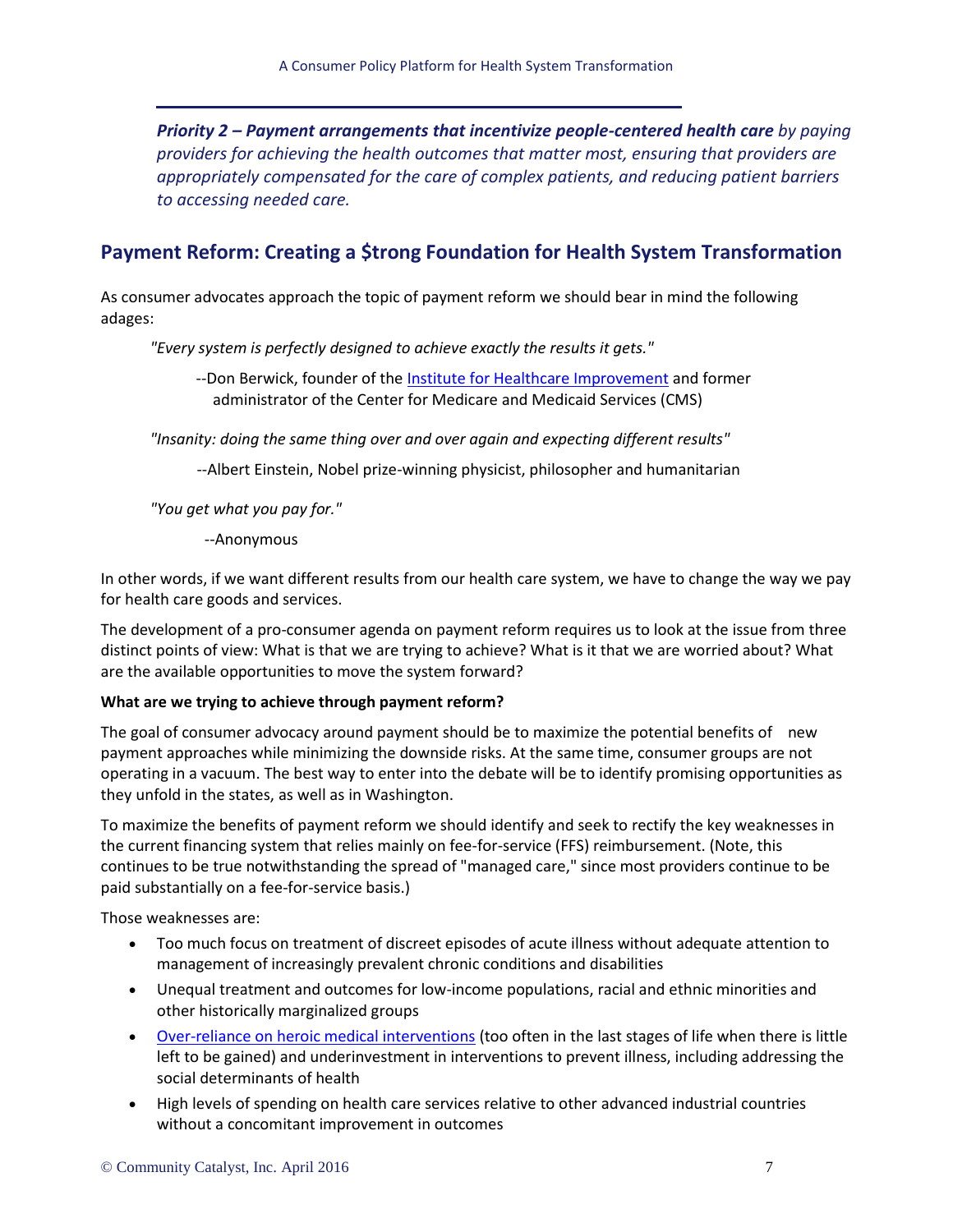#### **What are we concerned about?**

Reversing the financial incentives inherent in FFS does not automatically bring about the results we are seeking. Ironically, the very populations who have the most to gain from a shift away from FFS also have a lot to lose if financial incentives are not carefully constructed. That's because it may be easier for provider systems subject to cost and quality targets to meet those goals by avoiding or under-serving high need/high cost patients rather than by reengineering care processes.

#### **What is the opportunity?**

The ACA accelerated a movement to payment reform that was already underway prior to passage. Through the creation and funding of the Center for Medicare and Medicaid Innovation, CMS has been testing new models of payment and care delivery. More recently, HHS has adopted a goal of shifting 90 percent of Medicare FFS payments "from volume to value" by the end of [2018.](http://www.hhs.gov/about/news/2015/01/26/better-smarter-healthier-in-historic-announcement-hhs-sets-clear-goals-and-timeline-for-shifting-medicare-reimbursements-from-volume-to-value.html) This emphasis on payment reform is turning Medicare into an engine of reform. Other initiatives, including the State Innovation Model grants (SIM) and Medicaid Delivery System Reform Incentive Payment (DSRIP) waivers are increasingly bringing states into the act. Changes in how Medicare pays physicians, adopted as part of the legislation replacing the Medicare Sustainable Growth Rate formula, are likely to add yet more momentum to the shift because under the new formula, physicians' ability to get pay increases will be directly tied to their participation in "Alternative Payment Models" that are accepting financial risk.

#### **Toward a pro-consumer agenda**

Relatively speaking, altering the incentives of FFS is the easy part[. HHS has identified a continuum of](https://www.lansummit.org/wp-content/uploads/2015/09/01-00Total.pdf)  [payment reforms](https://www.lansummit.org/wp-content/uploads/2015/09/01-00Total.pdf) starting with enhanced payments for care-coordination at one end of the spectrum, and proceeding to creating fully capitated integrated delivery systems responsible for a defined population of patients.

Making sure that new financial incentives achieve their intended purpose is much more challenging. To realize the benefits of payment reform, we must do three key things:

First, we must tie financial incentives directly to improvements in outcomes with particular focus on improving care for high-need/high-cost populations, reducing health disparities and adjusting payments to recognize the greater needs in low-income communities. The failure to recognize that caring for lowincome groups presents challenges not fully captured in clinical risk adjustment methods is more likely to undermine the delivery system for disadvantaged groups than it is to improve it. [This problem has been](https://blogs.sph.harvard.edu/ashish-jha/changing-my-mind-on-ses-risk-adjustment/)  [observed in the operation of Medicare's Readmission Reduction Program](https://blogs.sph.harvard.edu/ashish-jha/changing-my-mind-on-ses-risk-adjustment/) (and [CMS has recently](https://www.cms.gov/Medicare/Health-Plans/MedicareAdvtgSpecRateStats/Downloads/RiskAdj2017ProposedChanges.pdf)  [acknowledged](https://www.cms.gov/Medicare/Health-Plans/MedicareAdvtgSpecRateStats/Downloads/RiskAdj2017ProposedChanges.pdf) that its system of risk-adjustment was underpaying Medicare Advantage plans with a high proportion of enrollees eligible for both Medicare and Medicaid).

Second, we must also capture a portion of current spending on medical care and redirect those resources to address the social determinants of health. Mechanisms for achieving this include hospital community benefits programs, assessment on payers or providers such as the Prevention and Wellness Trust Fund in [Massachusetts,](http://www.mass.gov/eohhs/gov/departments/dph/programs/community-health/prevention-and-wellness-fund/) or engaging communities in allocating a portion of any shared savings realized by the health care system to meet needs the community itself identifies.

Finally, we cannot ignore excessively high prices. With respect to aggregate system savings, the shift along the spectrum toward capitation will reduce the incentive to boost the overall volume of services, but high unit prices will remain a significant issue that require consumer activism. Two places in particular merit close attention from consumer advocates because the prices paid in the US outstrip payments in other countries. One of these areas i[s prescription drugs where US consumers pay more than people in other](http://www.cbsnews.com/news/higher-drug-prices-support-profits-not-research/)  [countries for the very same product.](http://www.cbsnews.com/news/higher-drug-prices-support-profits-not-research/) Another is hospital outpatient charges. This has become a significant problem as th[e volume of outpatient services has increased,](http://content.healthaffairs.org/content/33/5/756.abstract) particularly as hospitals continue to acquire physician practices.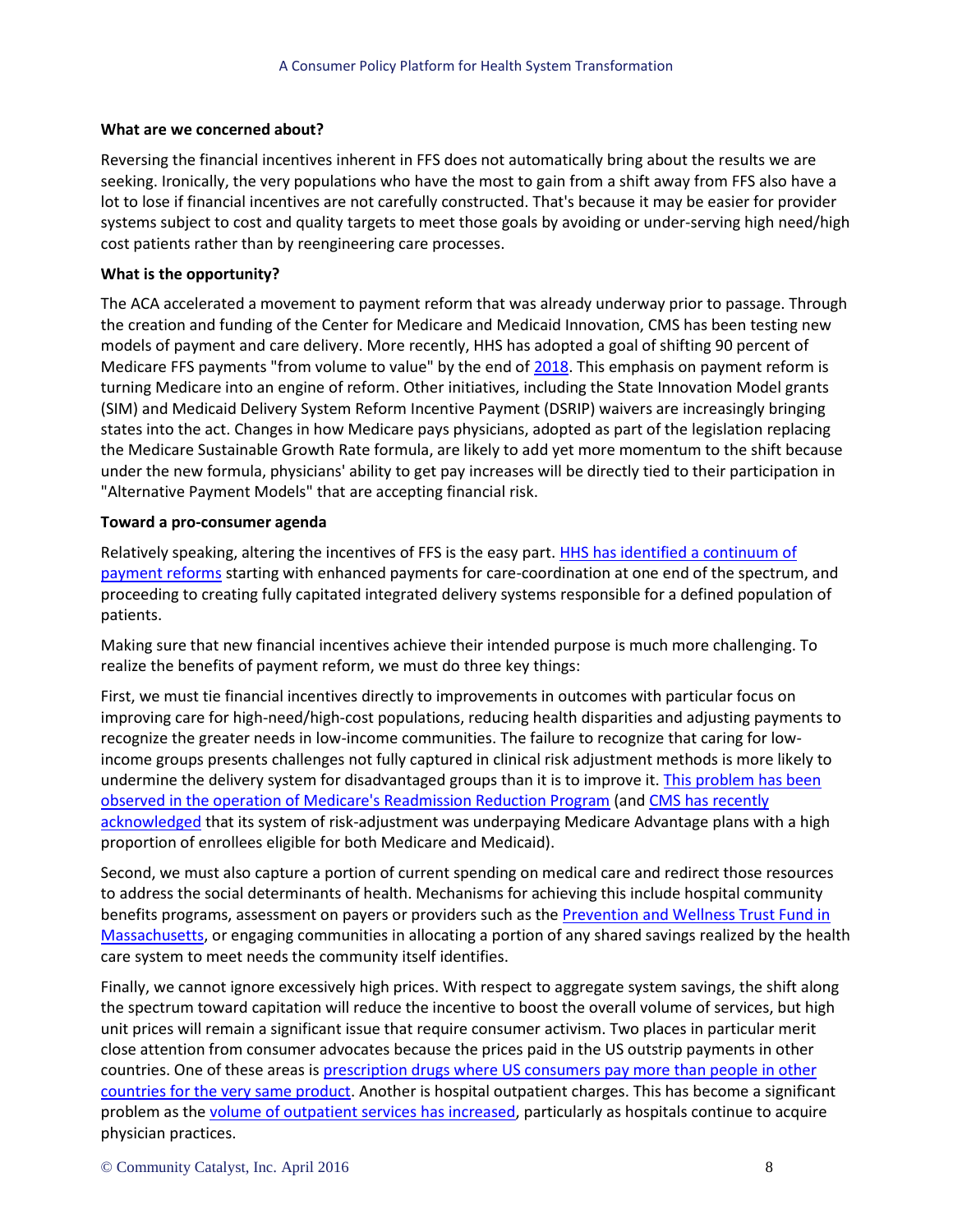There is a lot of momentum behind payment reform. Because the current arrangements lead to excessive cost relative to outcomes and fail to meet the needs of the most vulnerable populations, consumers should welcome rather than seek to obstruct this shift. At the same time, vigorous consumer advocacy is urgently needed to ensure that the benefits of payment reform are realized and the pitfalls avoided.

Obviously much more detail is needed in order to create an actionable policy agenda. But for now it is important to emphasize that while changing financial incentives are necessary, they alone cannot do the work of positive system transformation. Changes in payment must be accompanied by:

- structural changes to promote team-based care
- meaningful consumer engagement
- better, more person-centered and outcomes-based quality measurement
- robust consumer-protections, including support for complaint resolution and easy-to-navigate appeal rights to guard against under-service, and
- proactive efforts to advance health equity such as expanding data collection and promoting a culturally competent workforce.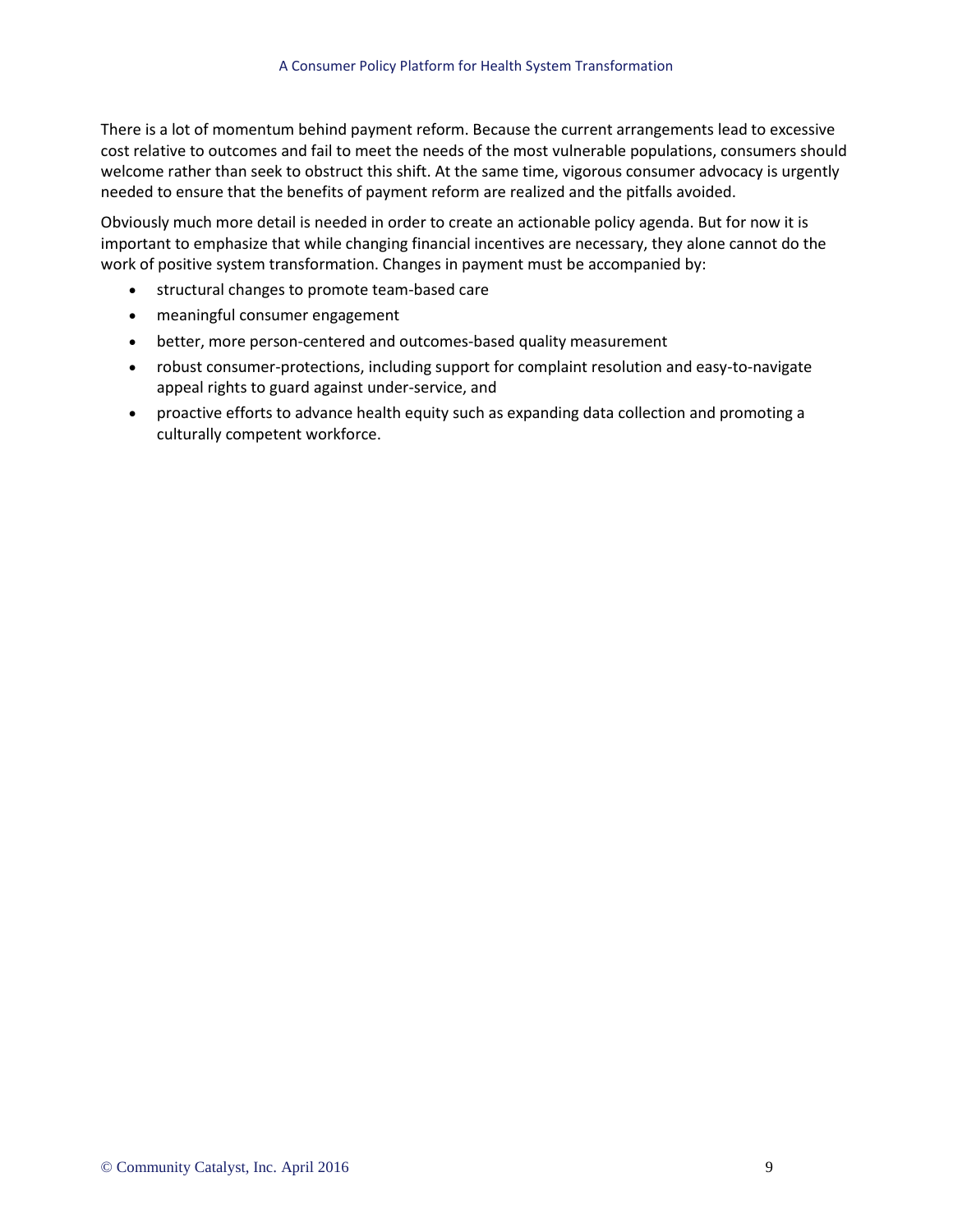*Priority 3 – Resources for community and population health in order to address the social and economic factors affecting the health of people in their communities. The Center supports the use of community benefit programs to reflect and target community needs and priorities, the improved alignment of community resources, an increased investment in prevention, and robust evaluation of population health outcomes.*

## **Why Strengthening America's Social Structures Is Essential for Health**

Often the factors that have the greatest impact on health don't involve the health care system at all. For example:

- If you did not have a home or a refrigerator to store your insulin, how well would you be able to control your diabetes? Being provided with a safe place to store your medications would be the better solution, compared to waiting until you got so sick from high blood sugars that you needed to be hospitalized.
- If your child's asthma is made worse by air pollution in your neighborhood or the dust in your home, wouldn't addressing the living conditions — by the provision of a home air filter or by public health measures to improve regional air quality — be more effective than increasing the number of your child's medications and trips to the emergency room?
- If a family doesn't have enough to eat, wouldn't food be the most important medicine?

Traditionally, the health care system has not taken on these and many other social and environmental factors that contribute to poor health, but we believe that must change. Social determinants of health which encompass social, environmental and behavioral influences like access to healthy food and water, safe housing, employment/working conditions, gender and culture — play an important role in promoting health and potentially lowering health care costs, and must be addressed by health system transformation efforts.

The [County Health Rankings Model](http://www.countyhealthrankings.org/our-approach) included in our report, *[The Path to a People-Centered System: Next](http://www.communitycatalyst.org/resources/publications/the-path-to-a-people-centered-health-system-next-generation-consumer-health-advocacy)  [Generation Consumer Health Advocacy,](http://www.communitycatalyst.org/resources/publications/the-path-to-a-people-centered-health-system-next-generation-consumer-health-advocacy)* and reproduced below, nicely illustrates the many factors that contribute to health. Furthermore, a substantial body of research, including data compiled in *The American Healthcare Paradox* and ["Leveraging the Social Determinants of Health: What Works?,"](http://www.bluecrossfoundation.org/sites/default/files/download/publication/Social_Equity_Report_Final.pdf) demonstrates that higher ratios of social-to-health care spending are associated with better health outcomes.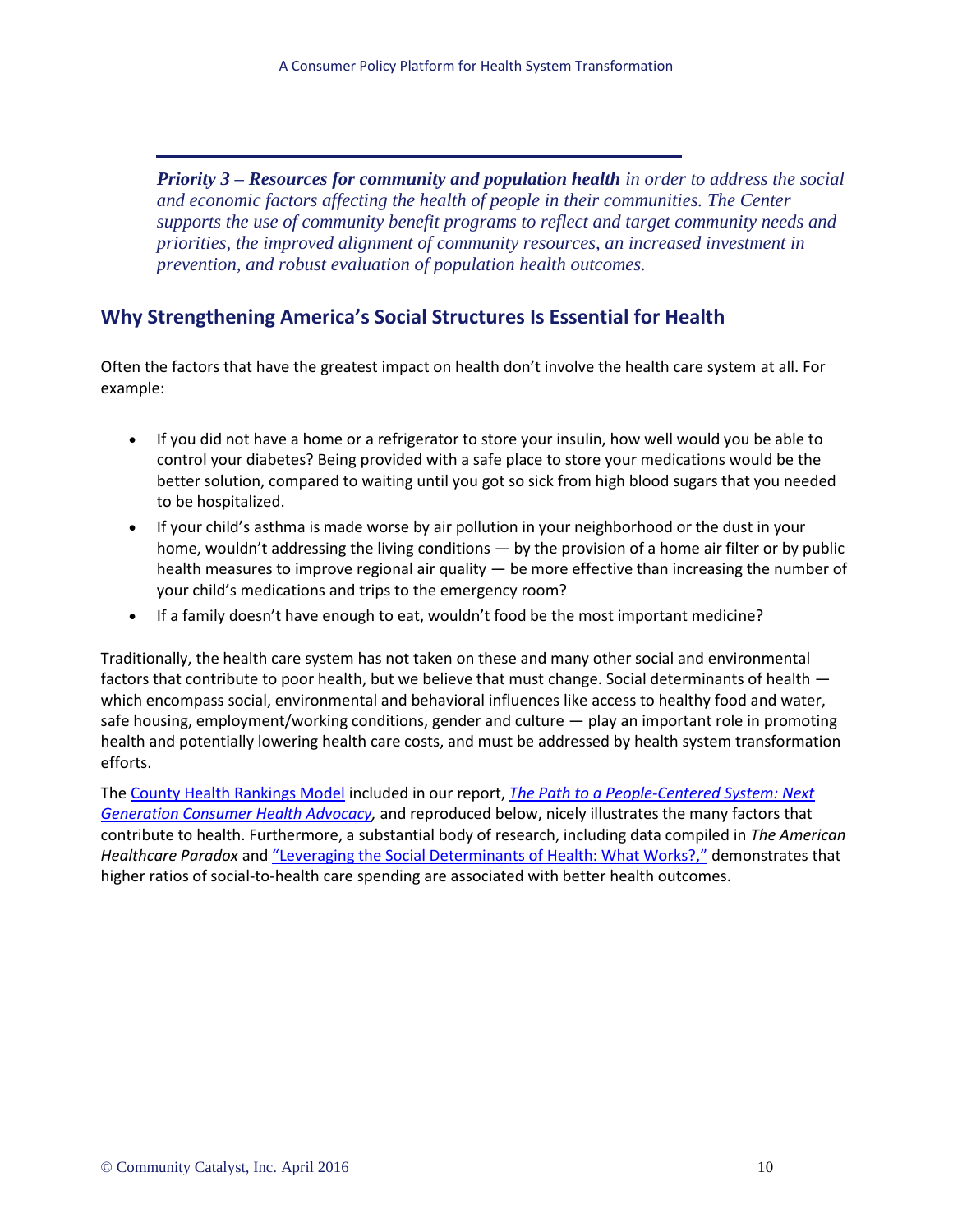

County Health Rankings model @ 2014 UWPHI

The U.S. health care system is th[e most costly](http://www.commonwealthfund.org/publications/fund-reports/2014/jun/mirror-mirror) in the world, but our population's health outcomes are worse [than](http://www.commonwealthfund.org/publications/fund-reports/2014/jun/mirror-mirror) those of most other Organization for Economic Cooperation and Development (OECD) countries. A driver behind this gap could be the relative "underspending" on social services compared to medical care: in the U.S., for every dollar spent on health care, [only about \\$0.91 is spent on social services](http://ghli.yale.edu/sites/default/files/imce/bmjqs.2010.048363.full_.pdf). In comparison, for every dollar spent on health care, OECD countries spend \$2 on social services. Increasing spending on social services could help improve health, while decreasing health care costs. Across the country, there have been many examples of forward-looking programs that are working to direct resources to address social determinants of health:

In Massachusetts, th[e Medical-Legal Partnership Boston,](http://www.mlpboston.org/) an interdisciplinary team of health care staff, attorneys and paralegals, provides direct legal assistance to low-income patients, ensuring their basic needs for housing and utilities are met. [The impact of their services](http://www.mlpboston.org/results/mlp-boston-publications) is significant: by connecting low-income families to utilities, food and housing services, they are able to demonstrate improved health outcomes for the population they serve.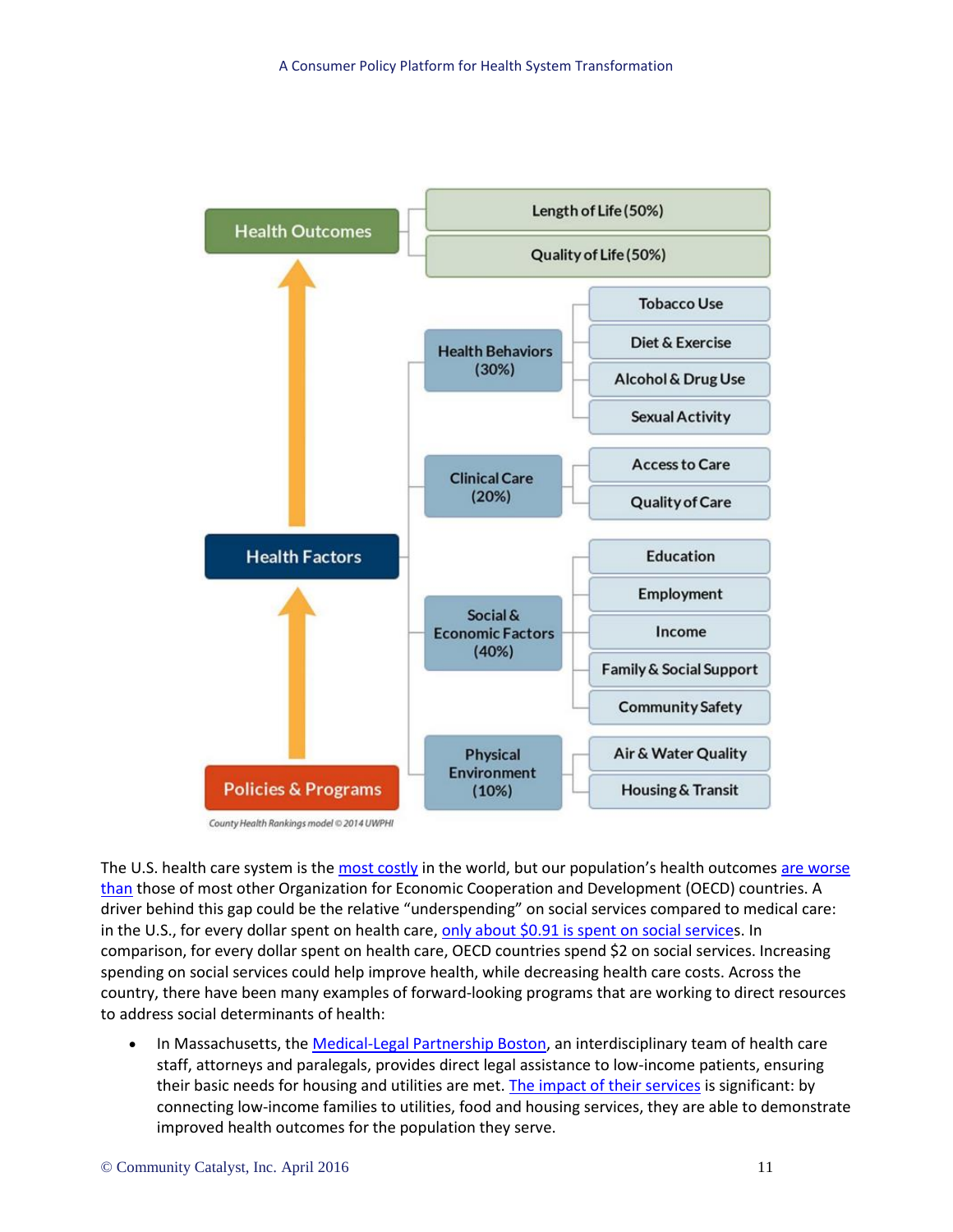- The Northwest Bronx Community and Clergy Coalition has a grant through the BUILD Health [Challenge to work with Montefiore Hospital](http://www.montefiore.org/body.cfm?id=1738&action=detail&ref=1236) to address asthma in their community. The partners are working with tenant organizations in the Bronx to rehabilitate "sick" buildings to prevent and treat asthma that is linked to housing conditions.
- [Maine Equal Justice Partners \(MEJP\),](http://www.mejp.org/) a legal aid organization, surveyed 1,000 low-income Maine residents to better understand their needs. The results showed that, by far, the greatest need was housing. Using this data, MEJP successfully advocated for increases in access to ongoing housing subsidies and is continuing to advocate, with the support of a newly-created Affordable Housing Working Group, to ensure greater access to affordable housing and therefore, a healthier population.

There are many more examples of initiatives that can improve the underlying health status of populations, but too often they lack adequate and stable funding. To address this problem, as health advocates, we need to [broaden our partnerships](https://www.hcfama.org/coalition/healthy-food-healthy-homes-healthy-children) to include organizations that work to secure affordable housing, promote access to healthy food, and address the other social and public health needs of a community. We also need to advance policies that can build support for addressing these issues right into the health care system, such as by:

- Ensuring that **hospital community benefits programs** (a requirement of non-profit hospitals in order to earn their tax-exempt status) [help address the identified needs of their communities,](http://healthaffairs.org/blog/2016/01/08/expanding-the-meaning-of-community-health-improvement-under-tax-exempt-hospital-policy/)  [including social supports and housing.](http://healthaffairs.org/blog/2016/01/08/expanding-the-meaning-of-community-health-improvement-under-tax-exempt-hospital-policy/)
- Structuring **new models of integrated health care delivery to include community-based organizations**, who can then share in cost savings generated by achieving better health, as New Jersey has done with its Medicaid Accountable Care Organization model.
- Investing in **organizations that assess patients' needs and connect them to social support services** in the community. One excellent example is [Health Leads,](https://healthleadsusa.org/) which allows health care providers to prescribe basic resources like food and heat just as they do medications, then refers patients to advocates who help fill the prescriptions, working side-by-side with patients to connect them to the additional prescribed resources.
- Encouraging **adequate payments for the housing, transportation, and social support services** that people need to improve their health and ultimately reduce costs.
- Ensuring that **payment models encourage prevention**. One way to do this is to make sure that organizations delivering care are evaluated based on how well they are improving the health of the communities they serve, through the use of quality measures that assess community/population health. This can also be done by designing payment models like the [all-payer model in Maryland](https://innovation.cms.gov/initiatives/Maryland-All-Payer-Model/) that gives a fixed budget to hospitals, so that hospitals benefit if they keep people healthy.
- Directly **supporting prevention and wellness activities**. Massachusetts, as part of its 2012 comprehensive health care cost containment law, levied assessments on plans and providers to create a Prevention and Wellness Trust Fund to support population health interventions.

We have the most costly health care system in the world, but we don't get results commensurate with our level of spending. At the same time, relative to other countries we spend much less on addressing the social and environmental conditions that can lead to poor health. Addressing this imbalance must figure prominently in our Health System Transformation agenda if we are to be successful at improving the value we get for our health care dollars.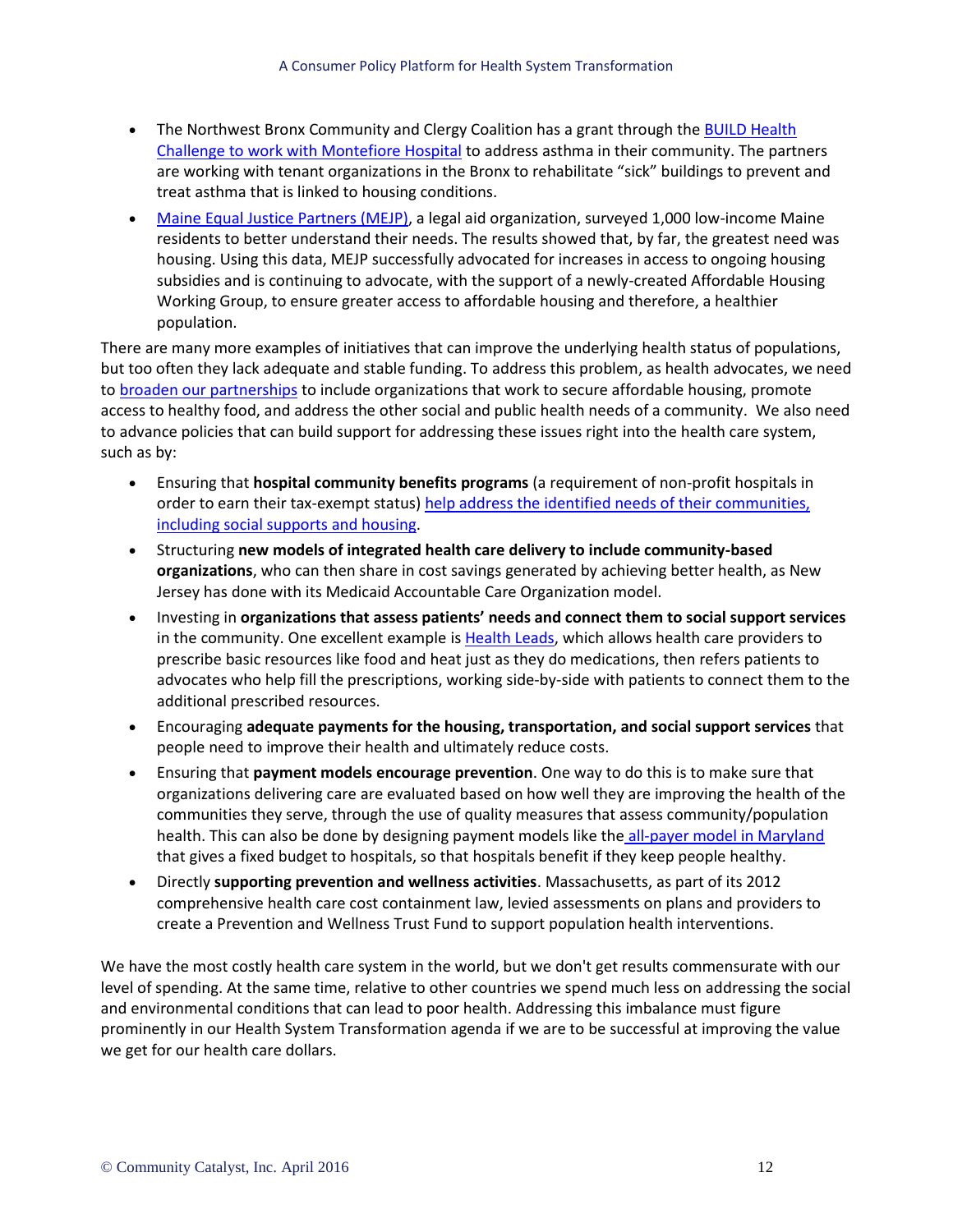*Priority 4 – Consumer protection through the application of strong safeguards including independent and effective ombudsman programs. The Center also backs protections in the form of consumer-centric quality measures, transparency and consumer choice.* 

### **Consumer Protections: More than Appeals and Grievances**

Transforming the way we deliver and pay for care holds the promise of better health outcomes and improved quality of life for the tens of millions of Americans who find themselves falling through the cracks of our disorganized and fragmented health care system. Among these populations are frail older adults, people with disabilities, those with multiple chronic conditions, children with special health care needs and people with mental illness or substance use disorders. Spurred by the Affordable Care Act, there are myriad demonstration projects, pilot programs and initiatives underway to achieve better care, better health and better value.

While the promise health system transformation initiatives may offer is considerable, so too are the risks to consumers. For some, the specter of 1990s-style managed care looms large, and any attempt to introduce payment reforms, especially changes that impact the most vulnerable populations, is viewed with great suspicion. The fear – particularly with any initiative that puts providers at risk – is that an inherent incentive is created to ration care or avoid patients who have complex care needs in order to reap greater profits. Others worry the use of limited networks (as a tool for achieving cost savings) will place unreasonable limits on choice or force patients to separate from providers with whom they have ongoing long-term relationships.

These are real concerns. It is incumbent on policymakers designing new initiatives to ensure that consumers enrolled in new programs are protected against plan or provider misconduct, as well as against unjust restrictions on choice. A traditional way of creating these protections is crafting a robust set of grievance and appeals procedures. And, to be sure, these rights are essential. These procedures must be easy to understand and utilize, there must be fair hearing protections, and plans or providers must continue to provide services to consumers throughout the course of an appeals process.

But building consumer protections into health system transformation is so much more, and in some cases requires advocacy around issues not typically seen as being part of the consumer "beat." These include:

**Payment:** While normally seen as the province of plans and providers, payment rates – that is, getting them right – is fundamentally a consumer protection issue. Put simply, if payment rates are inadequate, the incentive to ration care is heightened. And the consumers most at risk are those with the greatest needs since they also account for the greatest costs. That's why, to cite one example, we are pleased CMS is finetuning [the risk adjustment system](http://www.communitycatalyst.org/resources/publications/document/CY16-MMP-Medicare-Payment-Update.pdf) for plans participating in the demonstration projects aimed at improving care for those with both Medicare and Medicaid, often referred to as "dual eligibles." A fair payment structure that takes into account the needs of the beneficiaries being served, especially those with the greatest needs, is truly the most foundational consumer protection.

**Quality Measurement:** Measuring what matters most to consumers is the way to get the most "bang for the buck" and serves to mitigate potentially negative effects of health system transformation. Among the measures that matter most is care consistent with patient's goals, values and preferences. We also think the measures outlined in the [Institute of Medicine's](http://iom.nationalacademies.org/~/media/Files/Report%20Files/2015/Vital_Signs/VitalSigns_RB.pdf) *Vital Signs* report capture many key domains of health.

**Meaningful Consumer Engagement:** Ensuring [a meaningful role](http://www.communitycatalyst.org/resources/tools/meaningful-consumer-engagement) for consumers, family members and advocates on advisory councils, for example, serves as a further means of protecting consumers. These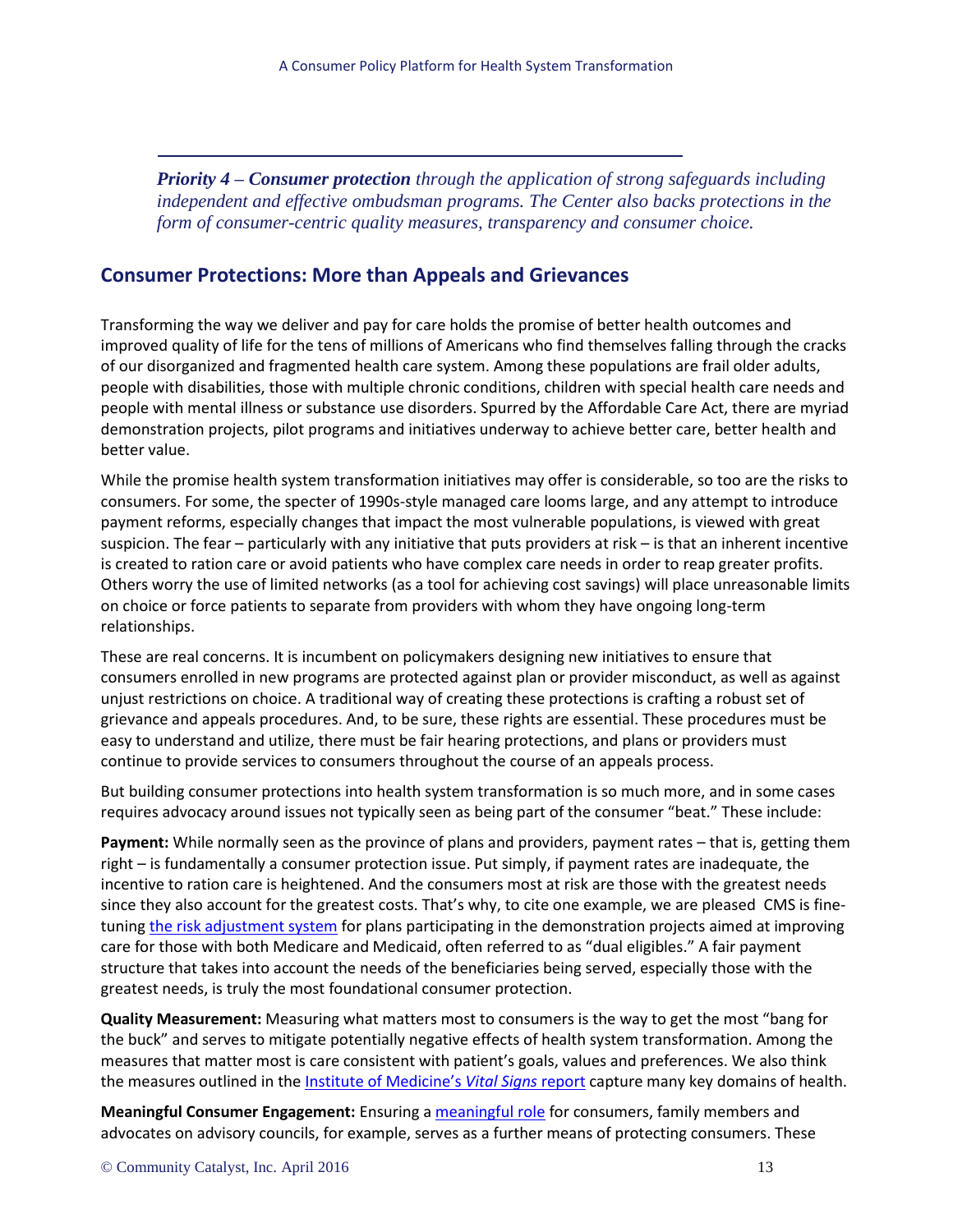types of bodies can serve as an early-warning system for problems arising in new systems of care, and provide the essential consumer-management feedback loop needed for ongoing service improvement.

**Transparency:** New payment and delivery systems require new levels of transparency with regard to design, implementation and reporting of outcomes. Reporting must be consumer-oriented so that results are understandable and data is offered in ways that reveal progress, or lack thereof, on achieving health equity. Additionally, beneficiaries must be fully informed and engaged on their choices, for example, to be part of an Accountable Care Organization or a Patient-Centered Medical Home.

It's not an accident that these consumer protection priorities largely track the [Center's policy agenda](http://www.communitycatalyst.org/initiatives-and-issues/initiatives/center-for-consumer-engagement-in-health-innovation/CCEHI-Policy-Priorities-updated-2.2.16.pdf). As our health system shifts away from fee-for-service and toward more risk-based payment arrangements for providers, our central task is to ensure that this transformation occurs in a way which benefits consumers, particularly those who are most vulnerable.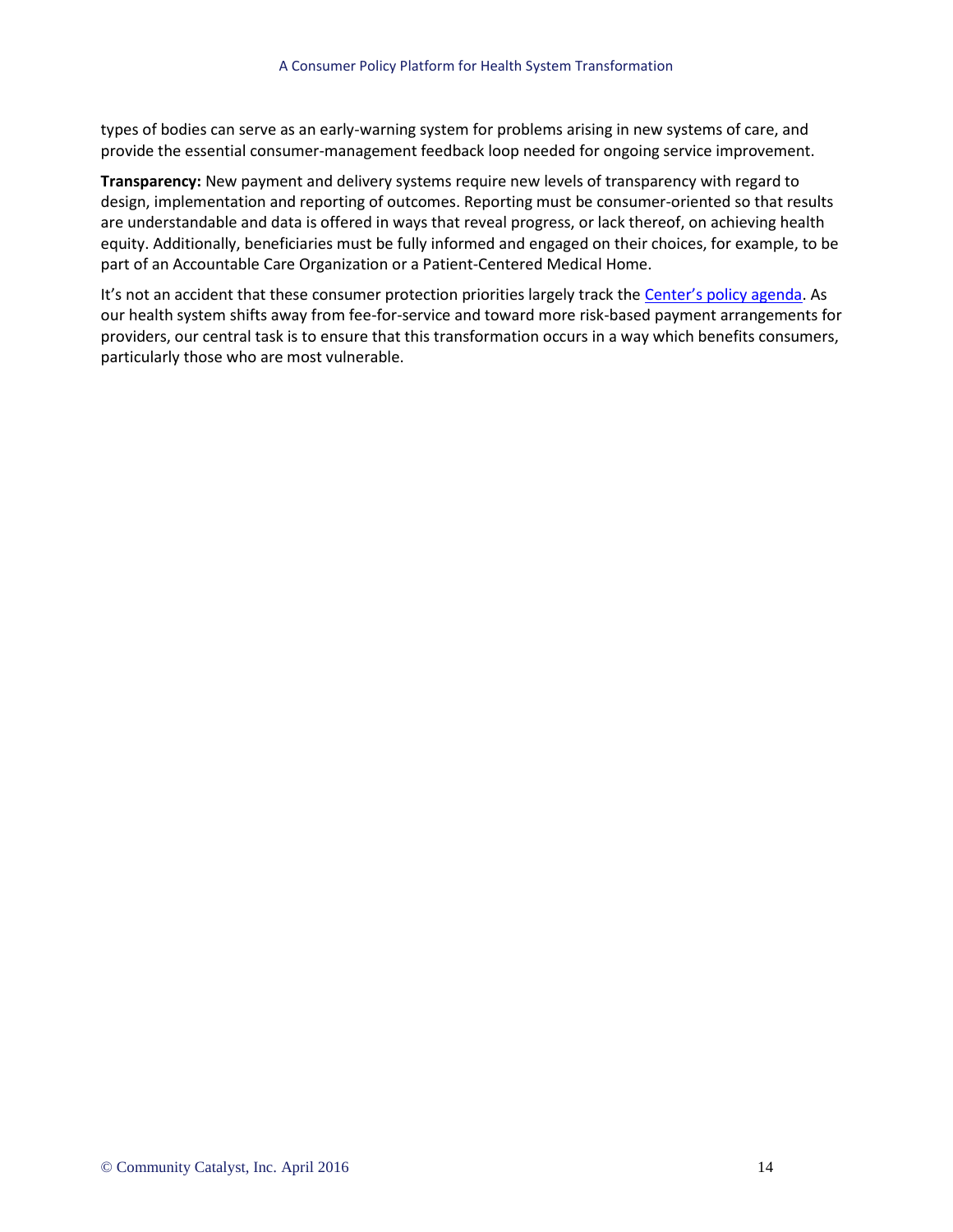*Priority 5 – Person-centered culture of care through the adoption of care models and best practices that meet the specific goals, preferences and needs of the population being served, including at the end of life. The Center promotes coordinated care and the integration of physical health, behavioral health and community supports and services. We place particular emphasis on the care of three vulnerable populations:*

- *Older adults and people with disabilities who have both Medicare and Medicaid coverage ("dual eligibles")*
- *People with substance use disorders and mental health conditions*
- *Children and youth with special health care needs*

## **What Does it Take to Create a Person-Centered Culture of Care?**

The health system can be a challenge for anyone to navigate, particularly for those with frailties, multiple chronic conditions or complex disabilities. On average, Medicare beneficiaries with multiple chronic conditions have [13 or more physician visits,](https://www.cms.gov/research-statistics-data-and-systems/statistics-trends-and-reports/chronic-conditions/downloads/2012chartbook.pdf) are more likely to visit the emergency room, an[d fill 49](http://www.dartmouthatlas.org/downloads/reports/Prescription_Drug_Atlas_101513.pdf)  [prescriptions](http://www.dartmouthatlas.org/downloads/reports/Prescription_Drug_Atlas_101513.pdf) per year. Keeping track of doctors' visits, medication changes, and provider recommendations is no simple task, making it easy for something to fall through the cracks. Health care providers must work as a team, with the patient at the center, in order to achieve safer and more effective care that is in line with patients' goals, values and preferences.

A simple concept, yet in practice it can be challenging to implement. For example, findings from a new [survey](http://www.communitycatalyst.org/resources/publications/document/Key-Findings-from-Survey-of-ACAP-Plans-on-Duals-Demonstrations.pdf) conducted in collaboration with the Association for Community-Affiliated Plans revealed that many health plans serving Medicare/Medicaid beneficiaries under the [Financial Alignment Initiative](https://www.cms.gov/Medicare-Medicaid-Coordination/Medicare-and-Medicaid-Coordination/Medicare-Medicaid-Coordination-Office/FinancialAlignmentInitiative/FinancialModelstoSupportStatesEffortsinCareCoordination.html) found it challenging to engage Primary Care Providers in the care team and found operational issues in the system, such as lack of implementing an effective IT system to enable communication among care team members, as a barrier to coordinating care for their members. These findings were reinforced by a [recent survey](http://www.uhcanohio.org/content/bringing-consumers%E2%80%99-experiences-advocacy-first-look-member-experiences-mycare-ohio) of beneficiaries enrolled in MyCare Ohio, the state's dual eligible demonstration project. The survey uncovered many holes in the demonstration plans' care coordination models, including that many consumers aren't part of their own care planning process or the care team didn't include people they want.

#### **To make care better and safer for patients, person-centered care has to be at the heart of what we do.**

In order to [improve care and reduce costs,](http://www.mercer.us/content/dam/mercer/attachments/north-america/us/Revised_Mercer_H_B_Integrated_Care_Management_in_the_Medicare_Supplement.pdf) health care providers, plans and policymakers must work toward the integration of physical and behavioral health services with community supports and services. The experience of health care organizations serving some of the most complex populations (patients who are dually eligible for Medicare and Medicaid), has helped identify core components for this kind of personcentered care:

- Timely, Comprehensive Health Risk Assessments
	- $\circ$  Assessments should include functional status information, cultural and linguistic preferences and information about caregiver roles in order to create an individualized plan of care.
- Incorporation of a Patient Preferences into the Plan of Care
	- $\circ$  A care plan must be developed in accordance with the patient's values, goals and preferences, and with the patient at the center of the conversation. Care shaped by patient's goals and preferences is important at every point in the care continuum but is particularly critical in palliative and end-of-life care.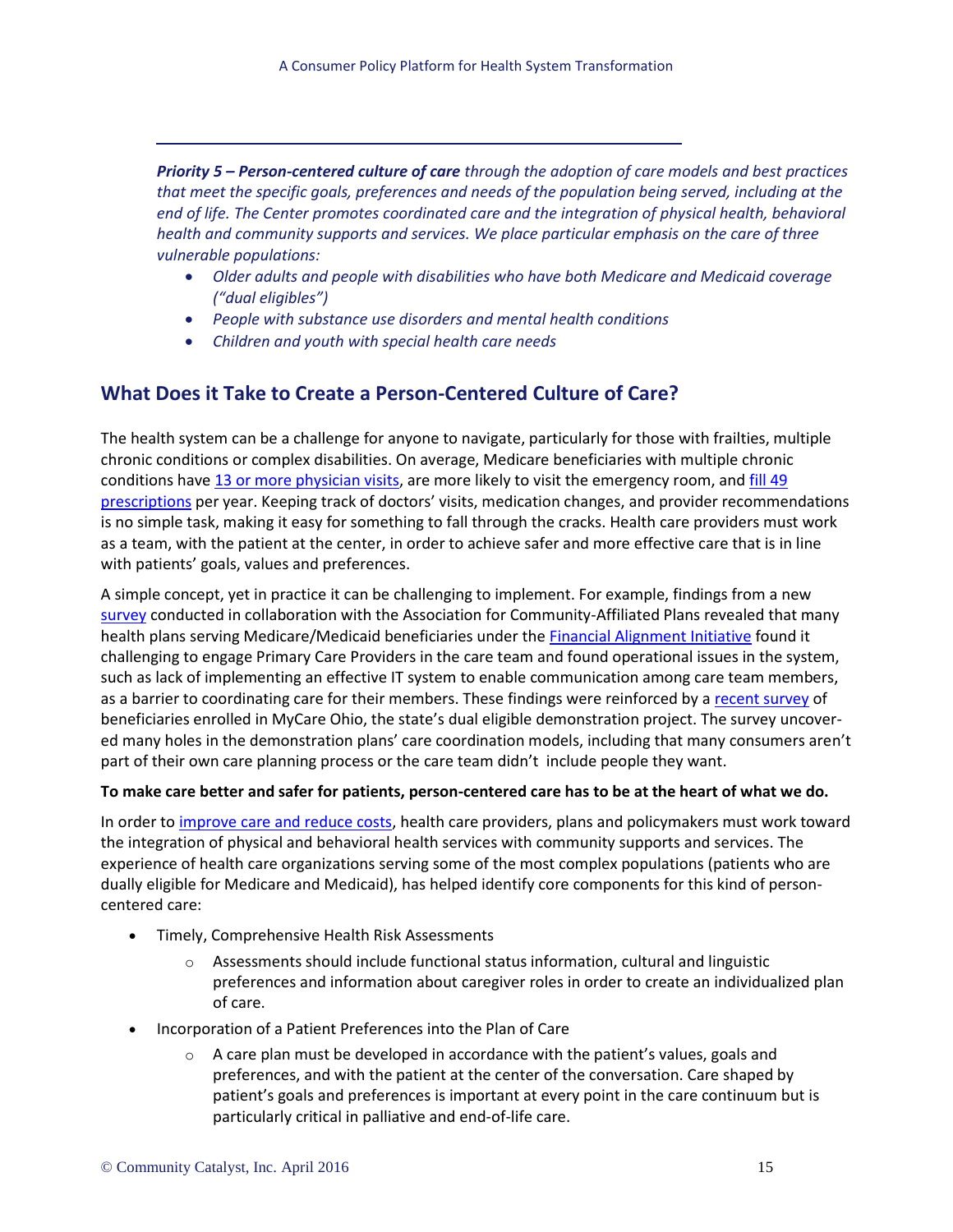- Seamless Care Transitions
	- Transitions should be safe, seamless, and person-centered across care settings. When preparing for discharge from the hospital, for example, the patient must be central to the planning process. Instructions must be clear and understandable to the patient and family caregiver (where applicable). The discharge plan must be communicated to other members of the patient's care team, and appropriate post-discharge care should be arranged for the patient.
- Culturally Competent Care Teams
	- $\circ$  The care team should include diverse providers that understand the needs and preferences of the person being served. Aside from clinical providers, team members could include long-term service and supports providers, peer recovery counselors and/o[r community](http://www.communitycatalyst.org/resources/publications/document/Community-Catalyst-CHW-Issue-Brief-1.pdf)  [health workers.](http://www.communitycatalyst.org/resources/publications/document/Community-Catalyst-CHW-Issue-Brief-1.pdf)

We believe that these are just some of the key elements of achieving a person-centered culture of care, especially for three vulnerable populations: dual Medicare/Medicaid beneficiaries, people with substance use disorders and children and youth with special health care needs. Other considerations include building a strong payment structure that supports these elements, meaningful consumer engagement in the design, implementation, and evaluation of programs, and patient engagement in clinical decision making and care.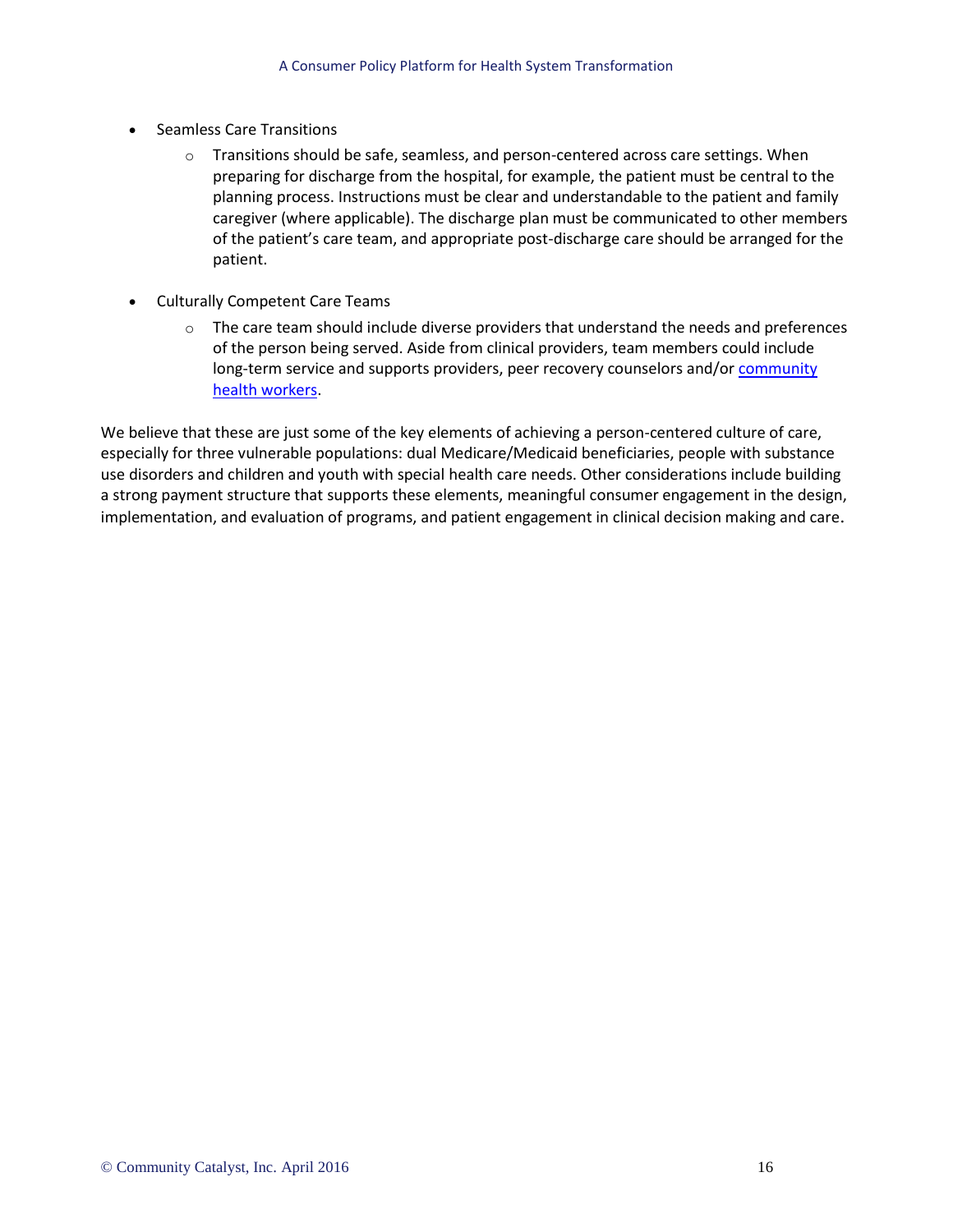**Priority 6 – Health equity for underserved populations** in all health system transformation efforts. The Center prioritizes expanding the collection and reporting of data on disparities, ensuring that care improvement efforts specifically address health disparities, and promoting a culturally competent workforce, including the use of community health workers.

## **Advancing Health Equity in a New Era of Health System Transformation**

[Promoting health equity](http://www.communitycatalyst.org/initiatives-and-issues/issues/health-equity) is an organizational priority at Community Catalyst and one of the fundamental pillars of the Center's policy agenda. While we believe a health equity lens must be a part of all of our work, bringing that focus to health system transformation deserves special attention because of both the opportunity and the risk. On the one hand, changing how we finance and deliver care creates a golden opportunity to tackle disparities in health care and health. On the other hand, if those efforts don't focus on addressing health equity, [health disparities are likely to persist or widen as system reform unfolds.](http://www.communitycatalyst.org/resources/publications/document/Policy-Brief-Demographic-Health-Disparities-Final.pdf) 

When we use the term "health equity," we're speaking of a society in which *everyone* has a fair opportunity to achieve their full health potential. Advocates need to be particularly sensitive to potential harms to people with greater – or different – health care needs as some new policies may have differential impacts on different populations. For instance, some policies may lower costs for some while raising them for others, or they may have a negative health impact on some but not on others. In our work to promote health equity, Community Catalyst is exploring the following areas:

#### **Risk-Adjustment**

As providers are increasingly placed at risk for the cost of care, risk-adjustment becomes critical to ensure that there is not an incentive to avoid or under-treat sicker or harder to treat populations. While the need to adjust payment based on clinical factors is widely accepted, we have begun looking into risk-adjustment based on population health measures such as [socioeconomic status](http://www.communitycatalyst.org/resources/publications/document/Policy-Brief-Demographic-Health-Disparities-Final.pdf) (SES) that also address non-clinical factors that impact cost and health outcomes. People in lower socioeconomic brackets tend to face greater challenges maintaining their health and are more likely to require expensive interventions or have adverse outcomes. Without SES risk-adjustment, providers who serve lower SES patients have a significant amount of unaccounted risk and fewer resources to provide care because of unfairly designed incentive payments. Conversely, providers giving an identical level of care to higher SES patients will show better results and receive an unfair advantage in payments.

#### **Health Data Collection**

Health data collection policies that do not stratify data by race, ethnicity, primary language, and gender identity and sexual orientation lack the detail and information providers, patients, advocates and the public need to understand and address health disparities. Inadequate health data can mask unique patient and population needs and undermine effective interventions. Consumer advocates, such as the Data Equity [Legislative Coalition in Oregon,](http://www.communitycatalyst.org/blog/the-numbers-dont-lie-advancing-health-equity-in-oregon-through-better-data-collection#.VlyWZL868ZN) are building support for strategies that improve data collection policies, and Community Catalyst is working to collect and share those strategies with advocates and policymakers across the country

#### **Community-Based Providers**

As the health system evolves to serve individuals with a variety of physical, behavioral, social and economic needs, we need to ensure that the health care workforce is also evolving to ensure that individuals receive appropriate, culturally competent care. We believe that expanding the role o[f Community Health](http://www.communitycatalyst.org/resources/publications/document/Community-Catalyst-CHW-Issue-Brief.pdf)